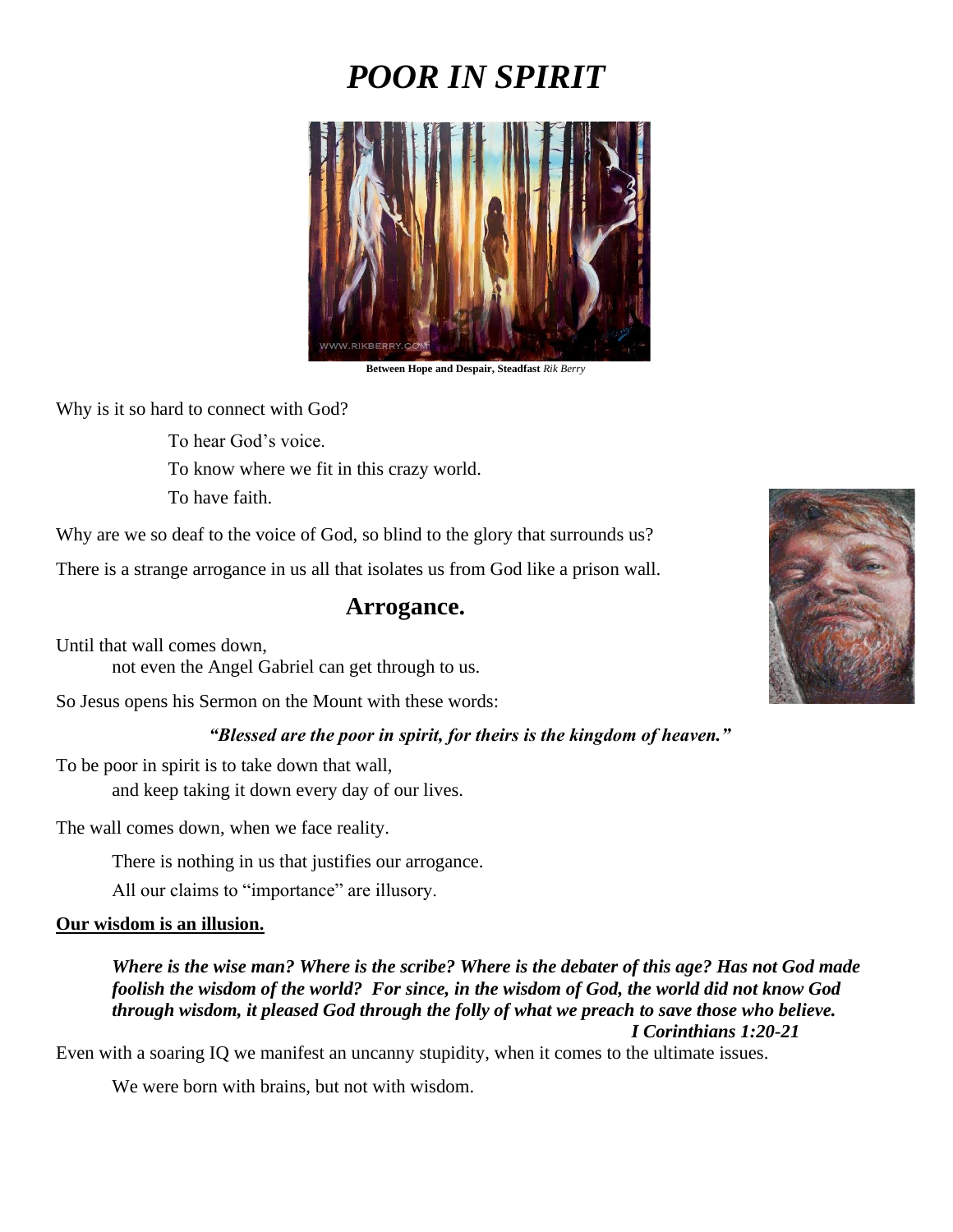### **Our wealth is an illusion.**

*"The land of a rich man produced plentifully, and he thought to himself, 'What shall I do, for I have nowhere to store my crops?' And he said, 'I will do this: I will tear down my barns and build larger ones, and there I will store all my grain and my goods. And I will say to my soul, "Soul, you have ample goods laid up for many years; relax, eat, drink, be merry."' But God said to him, 'Fool! This night your soul is required of you, and the things you have prepared, whose will they be?' So is the one who lays up treasure for himself and is not rich toward God."* 

*Luke 12:16-21*

Our material wealth is as fragile as the mist. When it becomes our security, we're setting ourselves up for disaster.

#### **Our righteousness is an illusion.**

*Now Joshua was standing before the angel, clothed with filthy garments.*

Joshua had no idea how filthy he was. He was the High Priest. He was a "righteous man."

But his righteousness *was an illusion*.

*And the angel said to those who were standing before him, "Remove the filthy garments from him." And to him he said, "Behold, I have taken your iniquity away from you, and I will clothe you with pure vestments.".*

Joshua's garment was filthy, and so was his turban, signifying that his mind was also a mess.

#### *And I said, "Let them put a clean turban on his head." So they put a clean turban on his head and clothed him with garments. And the angel of the Lord was standing by. Zechariah 3: 3,4,5*

We have far more in common with the Pharisee, who prayed, "God, I thank thee that I am not as other men are..." than with the tax collector who stood afar off and beat his breast, saying, "God, be merciful to me, a sinner!"



**The Pharisee and the Tax Collecto**r *Rebecca Brogan*

## **Our very life is as fragile as the flower of the field.**

*For the wind passes over it, and it is gone. Its place remembers it no more. Psalm 103:16*

No matter how we try to bolster our sense of who we are by comparing ourselves with others, by counting our gold, or multiplying our Facebook friends, we know, deep within, that we are actually tiptoeing on the edge of Eternity.



**Do Not Covet** *Kate Austi*n